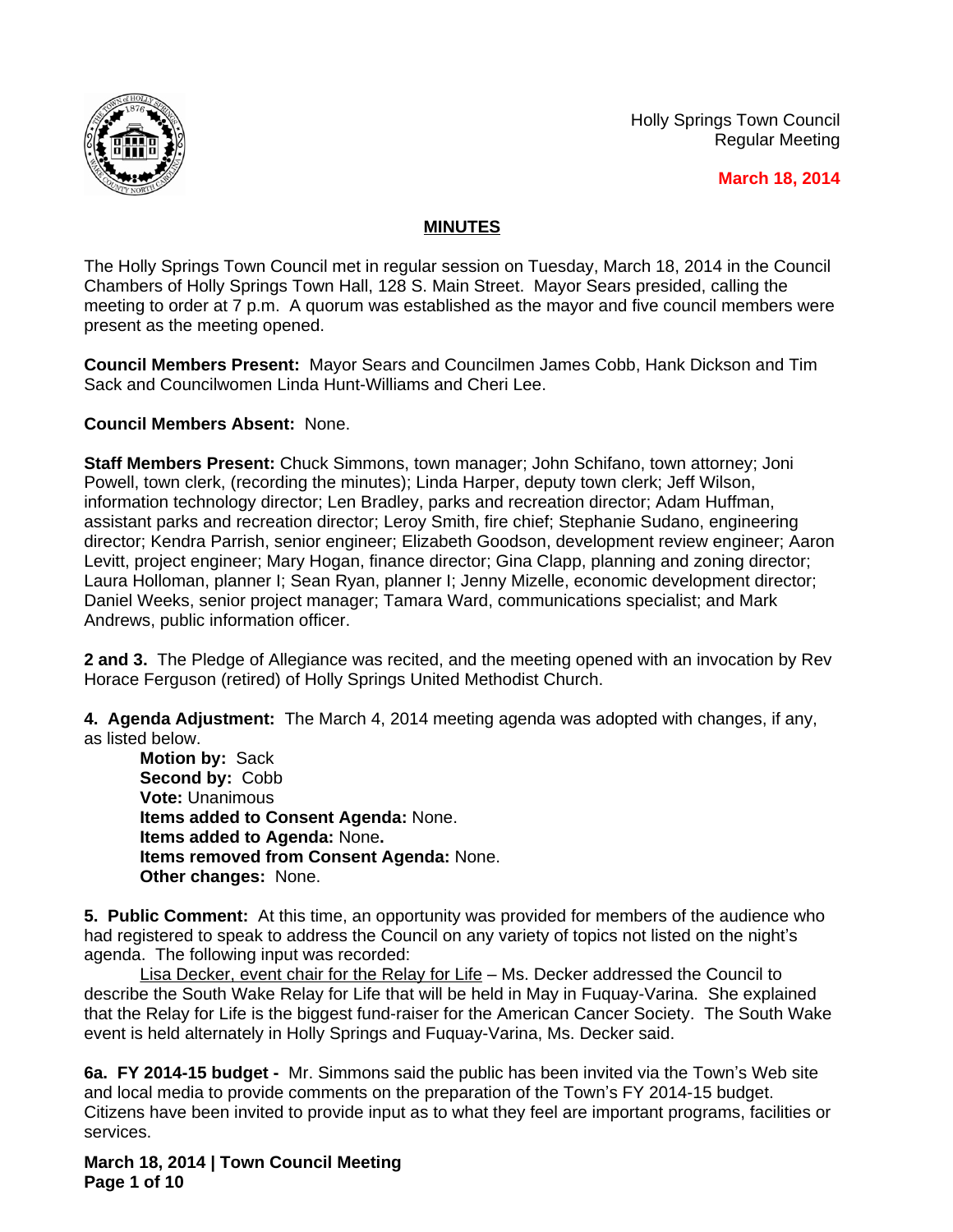He said the purpose of this pre-budget preparation hearing is to give folks a chance to have input before the budget process actually begins instead of having to wait until the end of the process when it may not be feasible to make adjustments.

This hearing is being held in addition to  $-$  and not instead of  $-$  the public hearing that is required by law later in the budget process. That hearing will be held in May or June

With that explanation completed, Mayor Sears opened the public hearing. The following comments were recorded:

The following comments were received by citizens of Holly Springs via Facebook:

David Fox said landscaping improvements are needed at major intersections and entrances into Town. He gave an example of Holly Springs Road and Sunset Lake Road.

Tanya Deuster said the turning lanes at Holly Springs Road and Linksland Drive need to be corrected. She said changing the left turning lane on the Sunset Ridge side from a straight turn lane to a strictly left turn only would eliminate potential accidents.

Tina Rimmer suggested downtown area beautification, such as street trees planted on the opposite side of Main Street from Town Hall, also lights on those trees at Christmas. She said the Town should add "no littering" signs and more landscaping in the medians entering Holly Springs.

Jenna Nelson requested a public swimming pool.

The following comments were received via email or phone:

A gentleman called last week asking that the yard waste fee for multi-family homes be eliminated since residents of townhomes and apartments do not use the service.

Elisabeth Smith wrote asking for recycling containers in local parks and along greenways. She had a lot of suggestions for promoting recycling in parks and public areas.

The following comments were offered during the hearing: None.

There being no further comments, the public hearing was closed.

**Action** None.

**6b. 13-DO-01, Downton Subdivision -** Mr. Ryan said the Town has received a request for a new residential in-fill subdivision located within the Village District Area Plan (VDAP.) The project is located on 14.8 acres near the intersection of W. Holly Springs Road and Blalock Street, adjacent to the Oak Hall Subdivision. The project includes a total of 35 lots. The proposed subdivision request is for Development Options which allows reductions in lot area, width, frontage, and setbacks if minimum development and appearance standards are provided. This request is consistent with the VDAP residential land use designation which encourages a variety of higher density housing types.

He said the parcel recently was rezoned (November 19, 2013) R-8 Conditional Use with the following conditions:

- 1. The minimum lot size shall be 5,000 square feet.
- 2. The use of vinyl siding shall be prohibited except for accent elements and soffits.
- 3. All homes shall have change in elevation of roof ridge or change in direction of roof ridge.
- 4. All homes shall have a foundation landscaping package.
- 5. All homes shall have façade modulation.
- 6. All homes shall have roof overhangs a minimum of 12 inches on all elevations.
- 7. All homes shall have a decorative or carriage style garage door.
- 8. All homes shall have a two car detached garage which shall be set back at least 20 feet from the front façade of the primary dwelling.

He said the development is proposing to connect Third Street at its current terminus near the Post Office with Tullich Way in Oak Hall. Individual units would feature detached garages, located at least 20 feet behind the front façade of the dwelling units, accessed from the new public streets. Street trees would be provided along all new interior streets and along W. Holly Springs Road as required by the Unified Development Ordinance.

Mr. Ryan said the Planning Board had reviewed the application and recommends approval. He said members did discuss whether there would be additional traffic as Third Street connects to Tullich.

**March 18, 2014 | Town Council Meeting Page 2 of 10**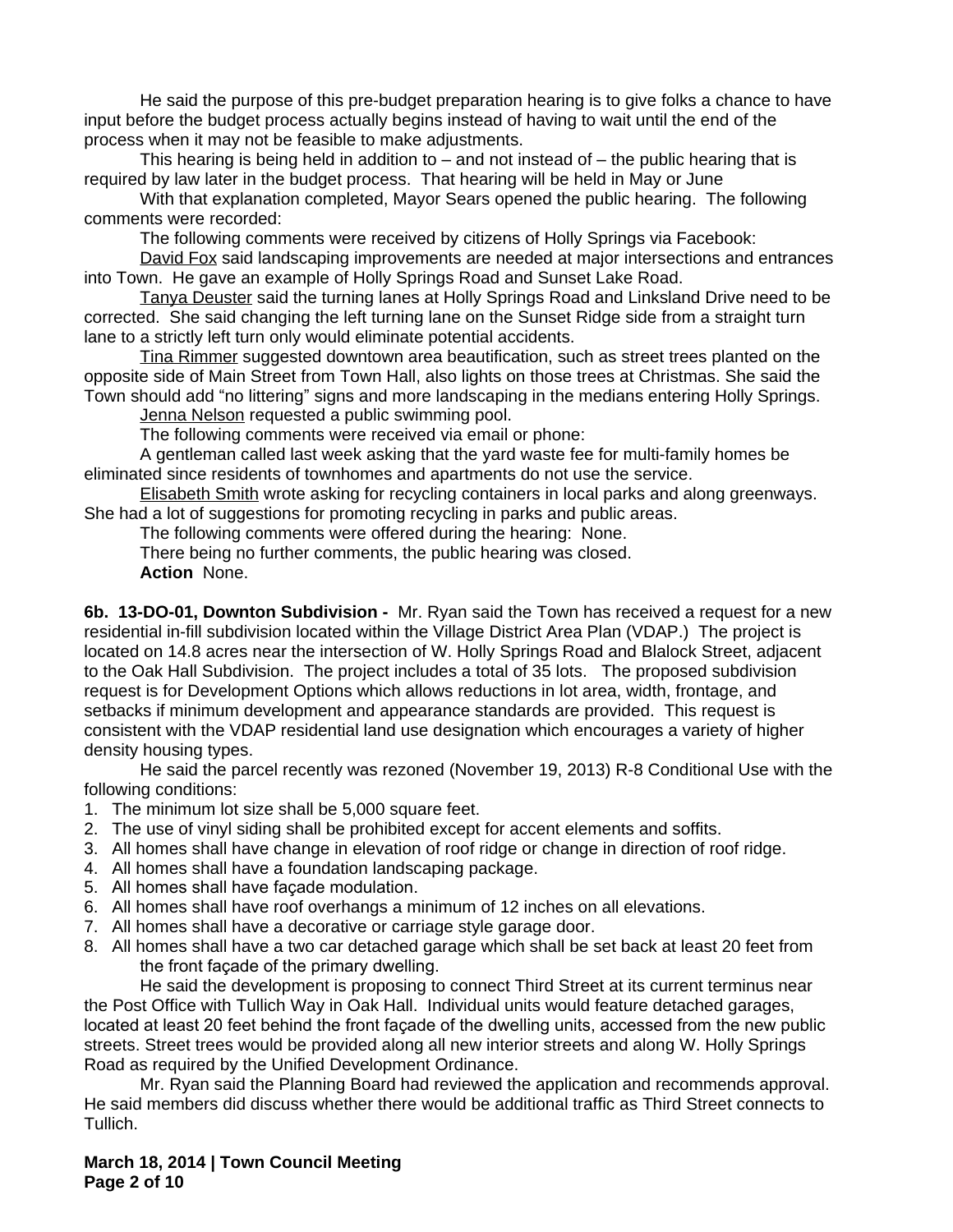Ms. Goodson said it was unknown but it was expected that it might because the accesses from West Holly Springs Road will be right-in / right-out with a median-divided roadway. Leftturning traffic, then, would be directed to turn in to the development via Tullich and Blalock.

Council also discussed the difficulties brought about by medians.

With that explanation completed, Mayor Sears opened the public hearing. The following comments were recorded:

Richard Clark, Hallwood Ct. – Mr. Clark addressed the Council to note that he has not heard any information about how the development and impervious surfaces would impact the streams through the property and neighboring properties.

Karen Cole, Stone Hedge Ct. -- Ms. Cole addressed the Council to express concern about the wetlands on the property.

David Arnold, 217 Stone Hedge Ct. - Mr. Arnold addressed the Council to request traffic calming measures on Tullich.

Ms. Goodson addressed the issue of the stream that traverses the property. She said there is a stream buffer and that impervious surfaces are regulated so as to have no impact.

There being no further comments, the public hearing was closed.

**Action 1:** The Council approved a motion to make and accept the findings of fact to be recorded in the minutes for Development Option Plan Petition #13-DO-01 for Downton to allow development options to be used in the R-8 CU residential zoning district as submitted by Jones & Cnossen Engineering, PLLC, dated revised February 7, 2014.

A petition for Waiver of Regulations of UDO Section 2.09: Development Options for Residential Districts to allow for the use of development options may be granted only upon the presentation of sufficient evidence to enable a written determination that:

- 1. The use of area properties will not be adversely affected;
- 2. The proposed development is appropriate to the site and its surroundings;
- 3. The proposed development is consistent with the policy statements of the Comprehensive Plan;
- 4. The proposed development is consistent with the intent and purpose of this UDO;
- 5. The proposed development will enhance or preserve the natural and/or environmental features on the property; and
- 6. The proposed development will reduce the amount of tree cutting or mass grading of the property as a result of using Development Options.

**Motion by:** Williams **Second by:** Dickson

**Vote:** Unanimous.

*A* c*opy of the development options application addressing the findings of fact is attached to these minutes.*

**Action 2:** Having made findings of fact that the petition meets the requirements to be granted Development Options, a motion to approve Development Option Plan Petition #13-DO-01 for Downton to allow for development options to be used in the R-8 CU residential zoning district as submitted by Jones & Cnossen Engineering, PLLC, dated Revised February 7, 2014 with the following conditions:

- 1. Homeowner's Association covenants shall be recorded with the first plat associated with this subdivision.
- 2. This project will be required to meet the Town of Holly Springs NPDES Ph. II Post Construction Stormwater Ordinance.
- 3. Stormwater sureties are required on this project. A performance surety in the form of a bond, letter of credit or cash is required in the amount of 150% estimated construction cost of the stormwater BMP prior to the preconstruction meeting and a maintenance surety in the form of a cash escrow account in the amount of 35% the actual construction cost of the BMP is required at the end of the performance monitoring period for the project.

**March 18, 2014 | Town Council Meeting Page 3 of 10**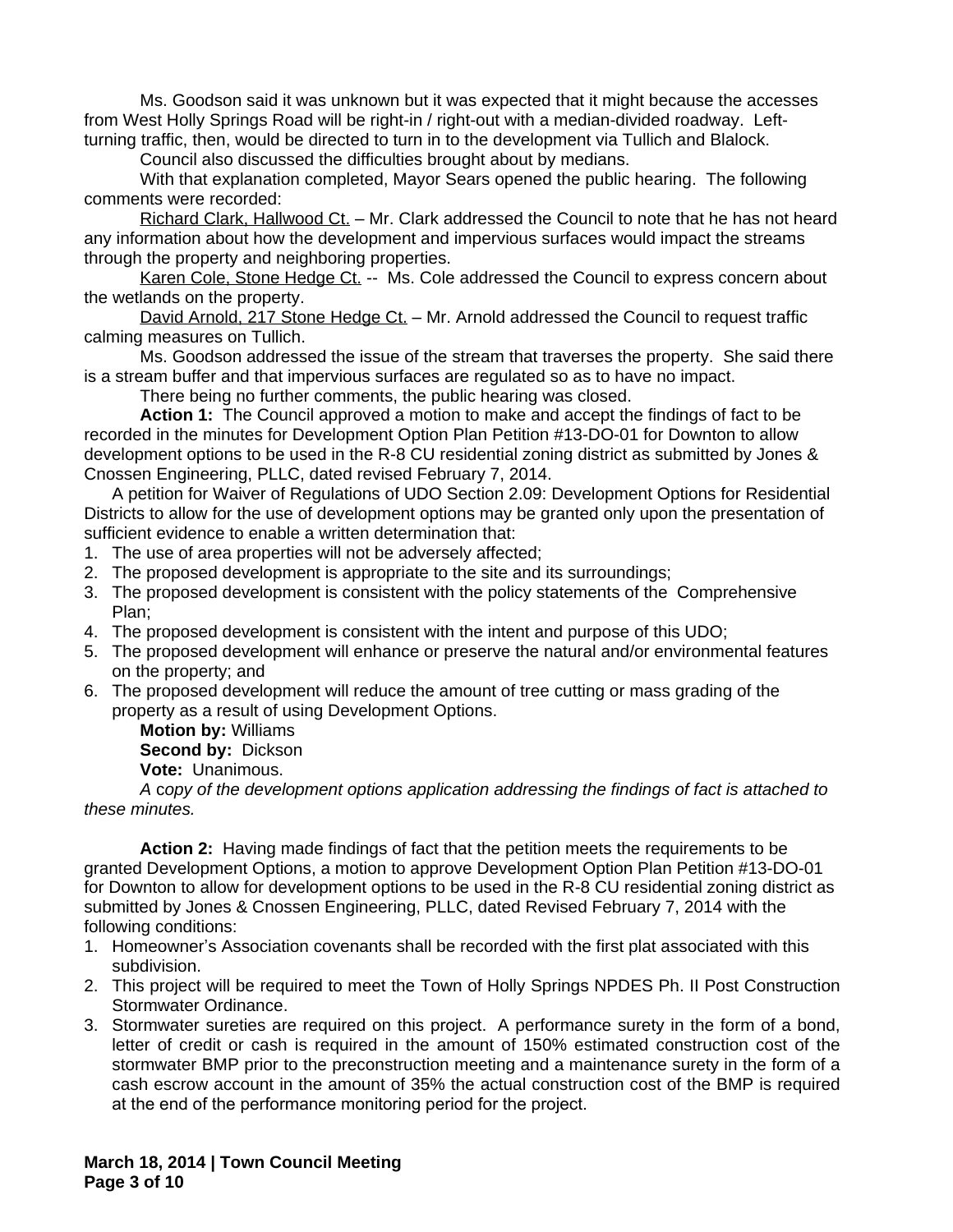- 4. No fill is allowed in the flood plain for residential lot construction. All flood plain within or adjacent to this project must be delineated as part of the flood study.
- 5. The following conditions are required prior to or with the first construction drawing submittal:
	- a. Thoroughfares, collectors and boulevards will require a calculated pavement design with 1<sup>st</sup> construction drawing submittal. This may result in a pavement cross section bigger than the specified minimum.
	- b. Offsite right-of-way or easements must be dedicated for this project for the road improvements and sidewalk connection.
	- c. Sight distance triangles should be shown at each intersection.
	- d. Provide draft PCN with all supporting documentation including but not limited to buffer determinations and projected location and impacts to jurisdictional features for the entire project.
	- e. All items listed on the Stormwater Submittal Checklist, Form #16003, must be submitted.
	- f.A flood study will be required to meet the Town's policy for Hydrologic Basin Models (Town Policy - P-018). The approved Winward Pointe flood study will need to be updated to reflect this project and will need to demonstrate that development of the site will not raise established flood levels. Retention or detention may be required to accomplish this. The flood study must be included with the first construction drawing submittal.
	- g. A site lighting plan will be required to be submitted and approved to Planning & Zoning. Street Trees on all interior streets shall be positioned as to not interfere with any lighting fixtures present or any site distance triangles.
- 6. The following conditions are required prior to construction drawing approval:
	- a. All environmental permits must be obtained prior to construction drawing approval and/or issuance of a land disturbance permit for the entire project.
	- b. Approval of Stormwater Management Plan is required prior to issuance of a land disturbance permit or construction drawing approval.
	- c. Payment of the Stormwater Fee-in-Lieu will be required prior to construction drawing approval.

**Motion by:** Williams **Second by:** Dickson **Vote:** Unanimous.

**6c. 13-DO-02, Beazer/Vaughan Tract -** Mr. Ryan said the Town has received a request for a new residential subdivision located within the Southern Gateway Plan. The project is located on 72 acres near the intersection of Ralph Stephens Road and Little Moccasin Lane, just west NC Hwy. 55. The project includes 157 lots. The proposed subdivision request is for Development Options which allows reductions in lot area, width, frontage, and setbacks if minimum development and appearance standards are provided. This request is consistent with the Mixed Residential land use designation that encourages a variety of higher density housing types.

He said the parcel recently was rezoned (August 20, 2013) R-8 Conditional with the following conditions:

All homes shall have:

- 1. A minimum lot size of 5,700 square feet.
- 2. A minimum building size of 2,000 heated square feet.
- 3. Change in elevation of roof ridge or change in direction of roof ridge
- 4. Foundation landscape package (minimum two trees; one tree and four shrubs; or eight shrubs)
- 5. Façade modulation (minimum of twelve inches in depth)
- 6. Roof overhangs (twelve inch minimum on all elevations)
- 7. Decorative garage door, if front loaded.
- 8. No vinyl exterior building material. Composite (pvc) trim is allowed.
- 9. Covered porch or portico
- 10. Architectural shingles

**March 18, 2014 | Town Council Meeting Page 4 of 10**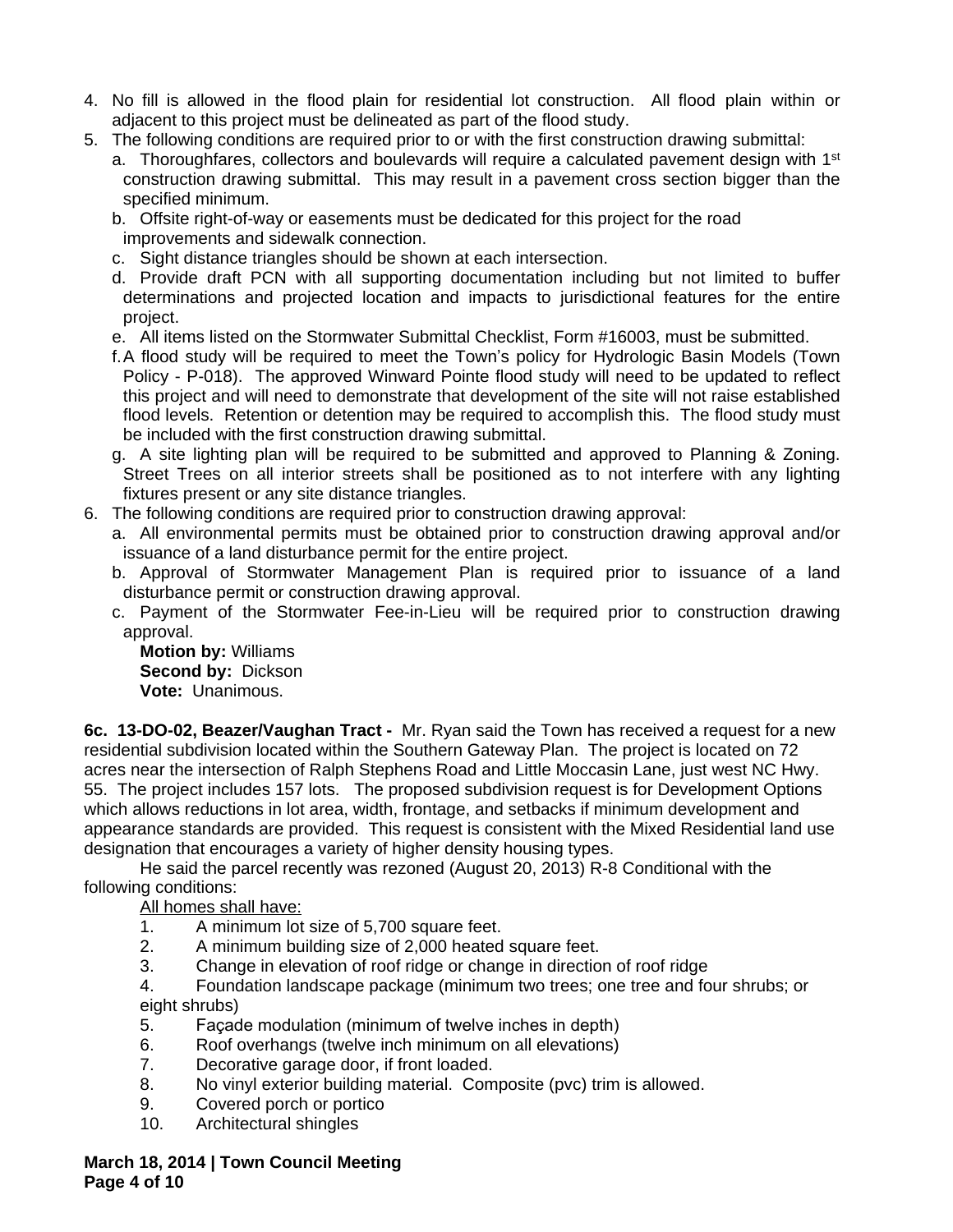11. Window transom or door sidelight(s), or door transom.

He said the Planning Board recommends approval, with conditions.

With that explanation completed, Mayor Sears opened the public hearing. The following comments were recorded:

Hugh J. Gillece, the developer - Mr. Gillece said he was available to answer questions. There being no further comments, the public hearing was closed.

**Action 1:** The Council approved a motion to make and accept the findings of fact to be recorded in the minutes for Development Option Plan Petition #13-DO-02 for Beazer/Vaughan, as submitted by Hugh J. Gilleece & Associates, project number 20000.05 dated revised February 10, 2014.

A petition for Waiver of Regulations of UDO Section 2.09: Development Options for Residential Districts to allow for the use of development options may be granted only upon the presentation of sufficient evidence to enable a written determination that:

- 1. The use of area properties will not be adversely affected;
- 2. The proposed development is appropriate to the site and its surroundings;
- 3. The proposed development is consistent with the policy statements of the Comprehensive Plan;
- 4. The proposed development is consistent with the intent and purpose of this UDO;
- 5. The proposed development will enhance or preserve the natural and/or environmental features on the property; and
- 6. The proposed development will reduce the amount of tree cutting or mass grading of the property as a result of using Development Options.

**Motion by:** Sack **Second by:** Cobb **Vote:** Unanimous.

*A* c*opy of the development options application addressing the findings of fact is attached to these minutes.*

**Action 2:** Having made findings of fact that the petition meets the requirements to be granted Development Options, motion to approve Development Option Plan Petition #13-DO-02 for Beazer/Vaughan, as submitted by Hugh J. Gilleece & Associates, project number 20000.05 dated revised February 10, 2014 with the following conditions:

- 1. The Pump Station Site Plan associated with this project must be approved by Town Council at the same time as this plan.
- 2. A fee-in-lieu of upgrade will be required for this project for the Pump Station and/or Force Main
- 3. This project will be required to meet the Town of Holly Springs NPDES Ph. II Post Construction Stormwater Ordinance.
- 4. Homeowner's Association covenants shall be recorded with the first plat associated with this subdivision
- 5. A flood study will be required to meet the Town's policy (P-018) for Hydrologic Basin Models.
- 6. Stormwater sureties are required on this project. A performance surety in the form of a bond, letter of credit or cash is required in the amount of 150% estimated construction cost of the stormwater BMP prior to the preconstruction meeting and a maintenance surety in the form of a cash escrow account in the amount of 35% the actual construction cost of the BMP is required at the end of the performance monitoring period for the project.
- 7. No fill is allowed in the flood plain for residential development
- 8. The following items are required prior to or with the first construction drawing submittal: a. Provide documentation in the form of a recorded plat of any required offsite sewer easements
	- b. Offsite right-of-way must be dedicated for this project for the access to Ralph Steven Road. *Note that when the off-site right-of-way dedication is needed for this access drive for this subdivision, the town will also require that the right-of-way dedication occur for Ralph Stevens Road along the frontage of the same tract due to the unique lot configuration.*

**March 18, 2014 | Town Council Meeting Page 5 of 10**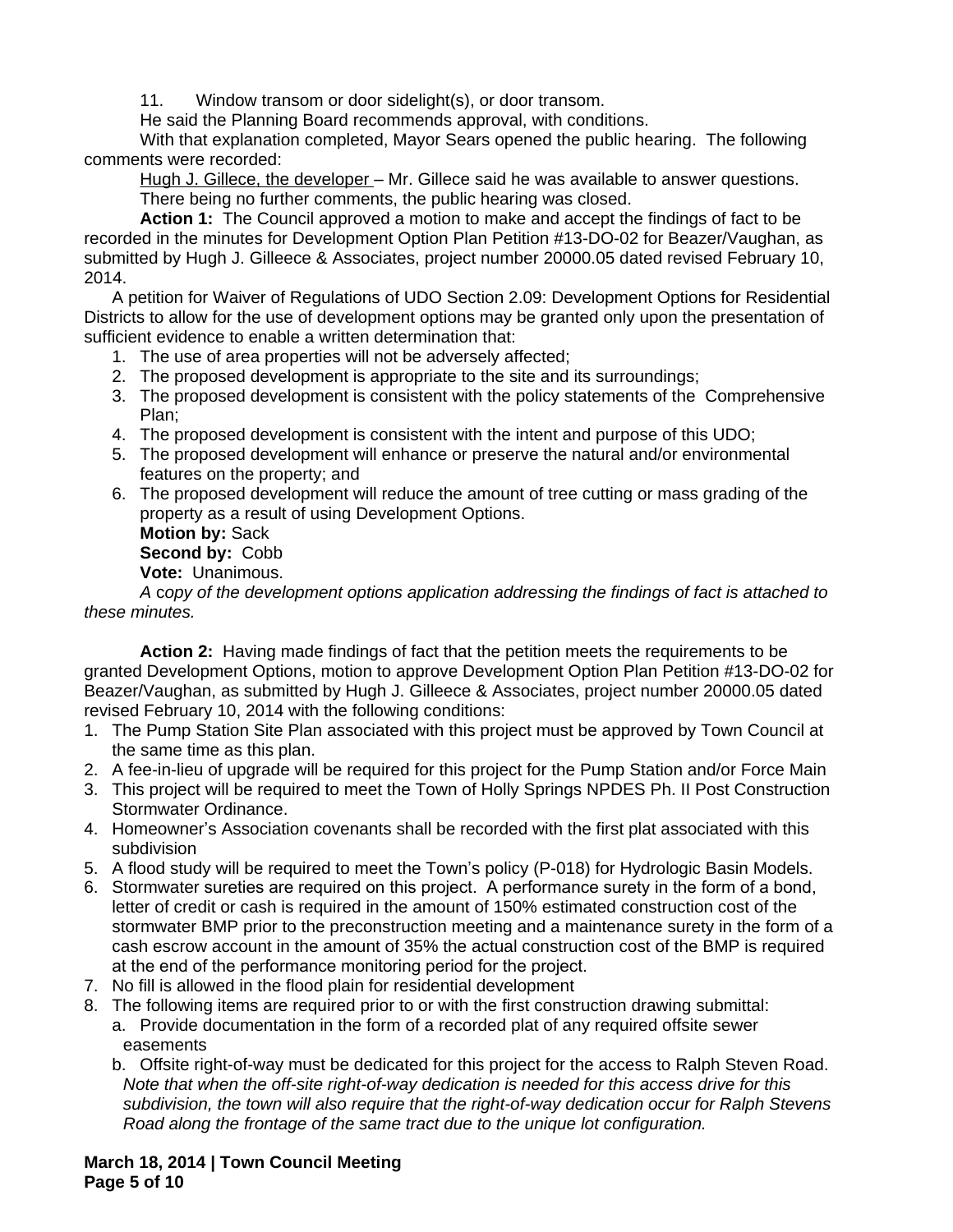- c. A Final Gravity Sewer Line Sizing Report will be required for all lines that are stubbed to adjacent upstream properties. Include calculations to document line sizes, adequacy of proposed sanitary sewer lines to serve all future upstream development.
- d. A fee-in-lieu of the remaining water line extension required must be paid prior to construction drawing approval. Provide a cost estimate with first construction drawing submittal so it can be reviewed and approved and a fee-in-lieu can be established.
- *e.* All items listed on the Stormwater Submittal Checklist, Form #16003, must be included with the first construction drawing submittal.
- *f.*Provide PCN at the first construction drawing submittal,
- *g.* Provide documentation of approval for any Colonial Pipeline Encroachment.
- h. A Pump Station and Gravity Sewer Line Sizing Report is required for this plan. Provide final copies for approval prior to CD submittal
- i. A sewer easement shall be provided to the Powell property.
- *9.* The following items are required prior construction drawing approval:
	- a. Pump station site must be platted and conveyed by deed to the Town of Holly Springs before pump station final acceptance.
	- b. The following note must be clearly reflected construction drawings and on the plats for the lots adjacent to the pump station. "Pump station site owned by the Town of Holly Springs may be expanded in the future and there will be routine operation inspections and maintenance on the premises once the pump station is in operation."
	- c. Approval of Stormwater Management Plan is required prior to issuance of a land disturbance permit or construction drawing approval.
	- d. Payment of the Stormwater Fee-in-Lieu will be required prior to construction drawing approval.
	- e. All environmental permits must be obtained prior to construction drawing approval and/or issuance of a land disturbance permit for the entire project.
- 10. At the time of construction drawing submittal, a site lighting plan will be required. Street Trees on all interior streets shall be positioned as to not interfere with any lighting fixtures present or any site distance triangles.
- 11. A UDO Permit shall be obtained prior to the construction of any active recreation facility.

**Motion by:** Sack **Second by:** Cobb **Vote:** Unanimous

**6d. 13-SEU-08, Morgan Park Recreation Site -** Ms. Holloman said the Town has received a Special Exception Use request for a private recreation center for the approved Morgan Park subdivision currently under construction. The recreation center proposal includes a swimming pool, pool house with an indoor fitness room and restrooms, tot lot, and the associated required parking.

Ms. Holloman said the Planning Board recommended. With that explanation completed, Mayor Sears opened the public hearing to accept sworn testimony. The following testimony was recorded under oath administered by the Town Clerk: None.

There being no testimony, the public hearing was closed.

**Action 1:** The Council approved a motion to make and accept the findings of fact to be recorded in the minutes for Special Exception Use Petition #13-SEU-08 for a private recreation center as submitted by Spaulding & Norris, PA, Project Number 604-05 dated 2/7/14. Special Exception Use Findings of Fact:

A special exception use may only be granted upon the presentation of sufficient evidence to enable a written determination that:

- a. The proposed use will not be injurious to the public health, safety, comfort, community moral standards, convenience or general welfare;
- b. The proposed use will not injure or adversely affect the adjacent area;
- c. The proposed use will be consistent with the character of the district, land uses authorized therein, and the Town of Holly Springs Comprehensive Plan;

**March 18, 2014 | Town Council Meeting**

**Page 6 of 10**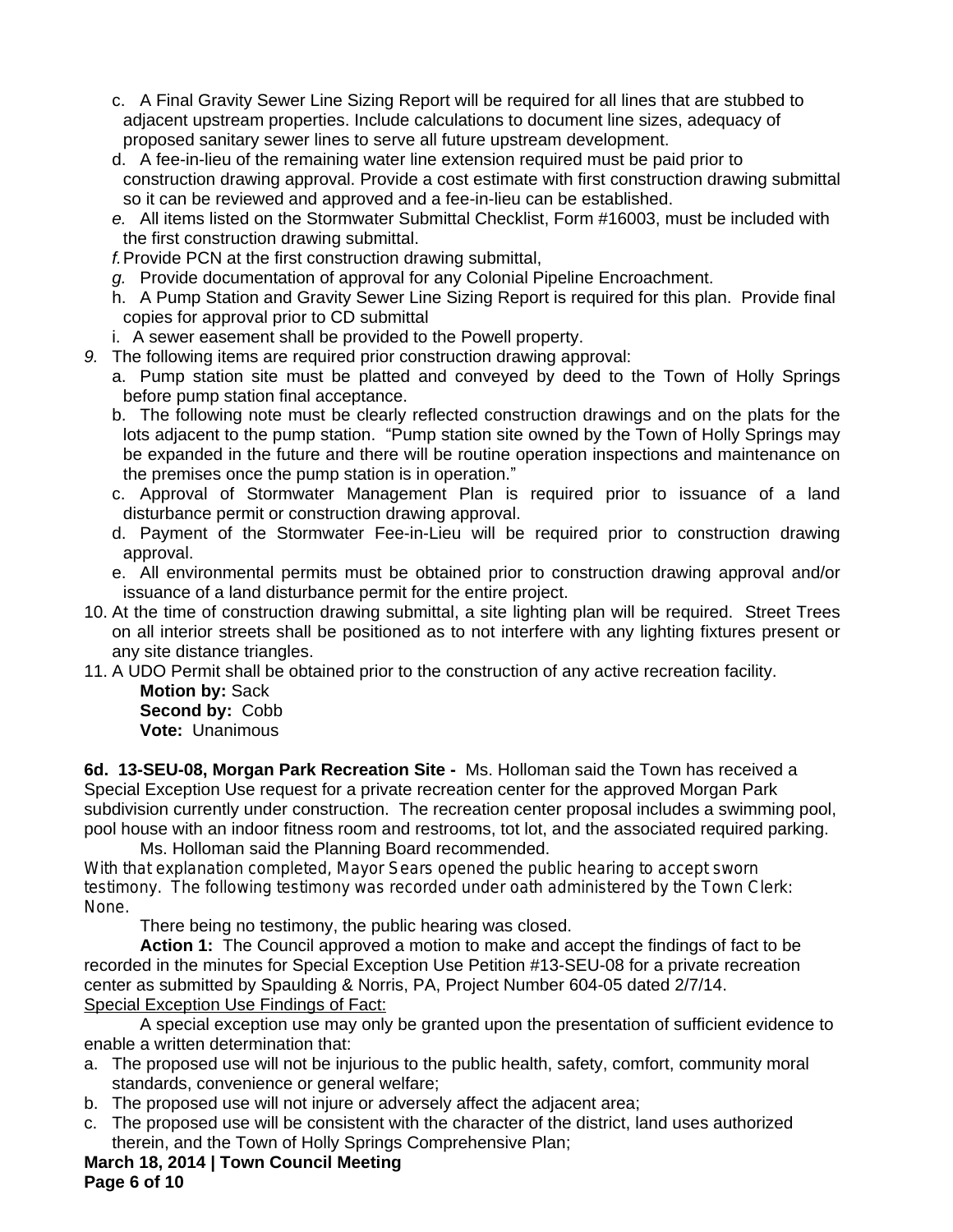- d. The proposed use shall conform to all development standards of the applicable district (unless a waiver of such development standards is requested as part of the special exception use petition and approved as set forth above, in which case the proposed use shall conform to the terms and conditions of such waiver).
- e. Access drives or driveways are or will be sufficient in size and properly located to: ensure automotive and pedestrian safety and convenience, traffic flow as set forth in Section 7.09 – Pedestrian Circulation and Vehicular Area Design; and, control and access in case of fire or other emergency;
- f. Off-street parking areas, off-street loading areas, trash enclosures, trash pick-up and removal, and other service areas are located so as to be safe, convenient, allow for access in case of emergency, and to minimize economic, glare, odor, and other impacts on adjoining properties and properties in the general neighborhood;
- g. The lot, building or structure proposed for the use has adequate restroom facilities, cooking facilities, safety equipment (smoke alarms, floatation devices, etc.), or any other service or equipment necessary to provide for the needs of those persons whom may work at, visit or own property nearby to the proposed use;
- h. Utilities, schools, fire, police and other necessary public and private facilities and services will be adequate to handle the needs of the proposed use;
- i. The location and arrangement of the use on the site, screening, buffering, landscaping, and pedestrian ways harmonize with adjoining properties and the general area and minimize adverse impacts; and,
- j. The type, size, and intensity of the proposed use (including but not limited to such considerations as the hours of operation and numbers of people who are likely to utilize or be attracted to the use) will not have significant adverse impacts on adjoining properties or the neighborhood.

**Motion by:** Dickson **Second by:** Cobb **Vote:** Unanimous.

*A* c*opy of Special Exception Use Petition 13-SEU-08 addressing the findings of fact is attached to these minutes.*

**Action 2:** Having made findings of fact that the project meets the requirements to be granted a Special Exception Use, motion to approve Special Exception Use Petition #13-SEU-08 for a private recreation center as submitted by Spaulding & Norris, PA, Project Number 604-05 dated 2/7/14 with the following condition:

1. Business operations must adhere to the evidence submitted by the applicant as stated in the findings of fact submitted in conjunction with 13-SEU-08.

**Motion by:** Lee **Second by:** Dickson **Vote:** Unanimous.

**Action 3:** The Council approved a motion to approve Development Plan Petition #14-DP-02 for Morgan Park Recreation Site as submitted by Spaulding & Norris, PA, Project Number 604- 05 dated 2/7/14 with the following condition:

1. All previous approval conditions for Morgan Park PUD and Morgan Park Subdivision will apply to this plan.

**Motion by:** Cobb **Second by:** Sack **Vote:** Unanimous.

**7. Consent Agenda:** The Council approved a motion to approve all items on the Consent Agenda. The motion carried following a motion by Councilman Sack, a second by Councilman Cobb and a unanimous vote. The following actions were affected:

**March 18, 2014 | Town Council Meeting Page 7 of 10**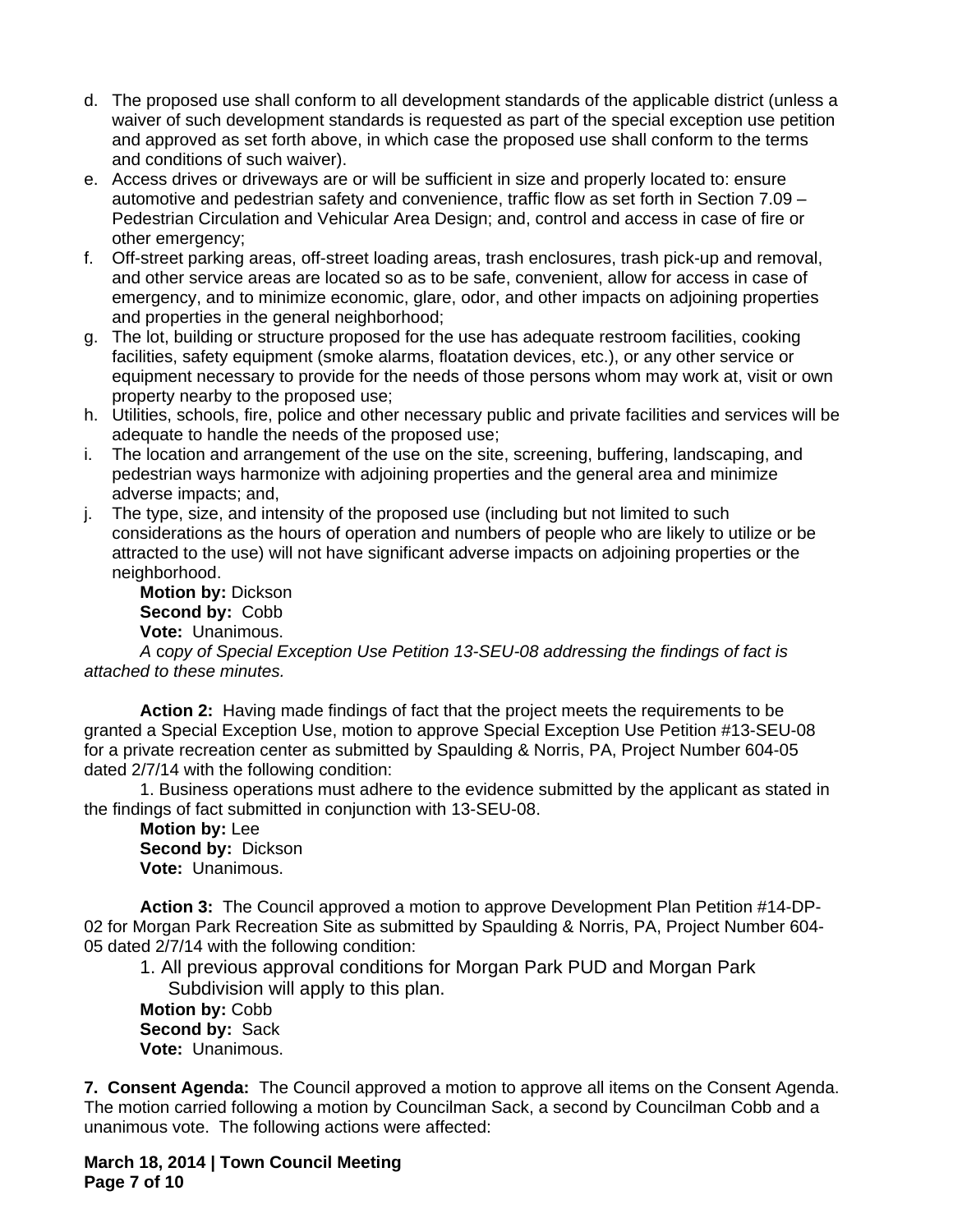7a. Minutes – The Council approved minutes of the Council's regular meeting held March 4, 2014.

7b. Budget Amendment Report - The Council received a monthly report of amendments to the FY 2013-14 budget approved by the town manager.*A copy the budget amendment report is attached to these minutes.*

7c. Resolution 14-06 - The Council adopted Resolution 14-06 declaring property surplus to the needs of the town.*A copy Resolution 14-06 is attached to these minutes.*

7d. Budget Amendments - The Council adopted an amendment to the FY 2013-14 budget in the amount of \$1,727,388 to align bond project accounts and provide a \$331,936 reimbursement to the Parks and Recreation reserve fund. *A copy the budget amendment is attached to these minutes.*

7e. Holly Springs Basal Creek Pump Station – The Council approved the Holly Springs Basal Creek pump station site plan.

7f. Financial Advisory Contract – The Council approved to enter a contract with Davenport & Company, LLC for financial advisory services at an hourly rate to be capped at \$15,000.

**8a. Bass Lake Phase 2 - Materials and Testing Contract –** Mr. Levitt said the Bass Lake Phase 2 project is the long-anticipated completion of the loop around Bass Lake. This final section of trail will include a 50-foot span pedestrian bridge to cross over the lake's outfall, Basal Creek. Construction is expected to begin in April and be completed by November.

Mr. Levitt said during construction, testing of the concrete bridge supports and trail compaction will be needed. We have solicited and received the attached contract for testing from S&ME, a firm we have had success with in the past. The testing contract is for \$8,291.

**Action:** The Council approved a motion to award materials and testing contract to S&ME in the amount of \$8,291 for Bass Lake Phase 2 project.

**Motion by:** Dickson **Second by:** Cobb **Vote:** Unanimous.

**8b. Bass Lake Phase 2 – Administration Contract** – Mr. Levitt said the Bass Lake Phase 2 project is the long-anticipated completion of the loop around Bass Lake. This final section of trail will include a 50-foot span pedestrian bridge to cross over the lake's outfall, Basal Creek. Construction is expected to begin in April and be completed by November.

He said during construction, construction administration and observation will be needed to ensure proper installation and testing of improvements.

Mr. Levitt said staff solicited and received the attached contract for construction administration from Wetherill Engineering, the firm that designed the project. As part of this contract Wetherill would complete the Conditional Letter of Map Revision with a LOMR or Letter of Map Revision that would finalize the flood plain changes that occurred with these improvements. This construction administration contract is for \$37,483.74.

**Action:** The Council approved a motion to award construction administration contract to Wetherill Engineering in the amount of \$37,783.74 and approval of funding in the total amount of \$41,784 (contract plus contingency) for Bass Lake Phase 2 project.

**Motion by:** Sack **Second by:** Cobb **Vote:** Unanimous.

**8c. Bass Lake Phase 2 – Construction Contract** – Mr. Levitt said the Bass Lake Phase 2 project is the long-anticipated completion of the loop around Bass Lake. This final section of trail will include a 50-foot span pedestrian bridge to cross over the lake's outfall, Basal Creek. Construction is expected to begin in April and be completed by November.

He said the construction bids were solicited and opened, and McQueen Construction was the lowest responsive bidder at \$247,336.

**March 18, 2014 | Town Council Meeting Page 8 of 10**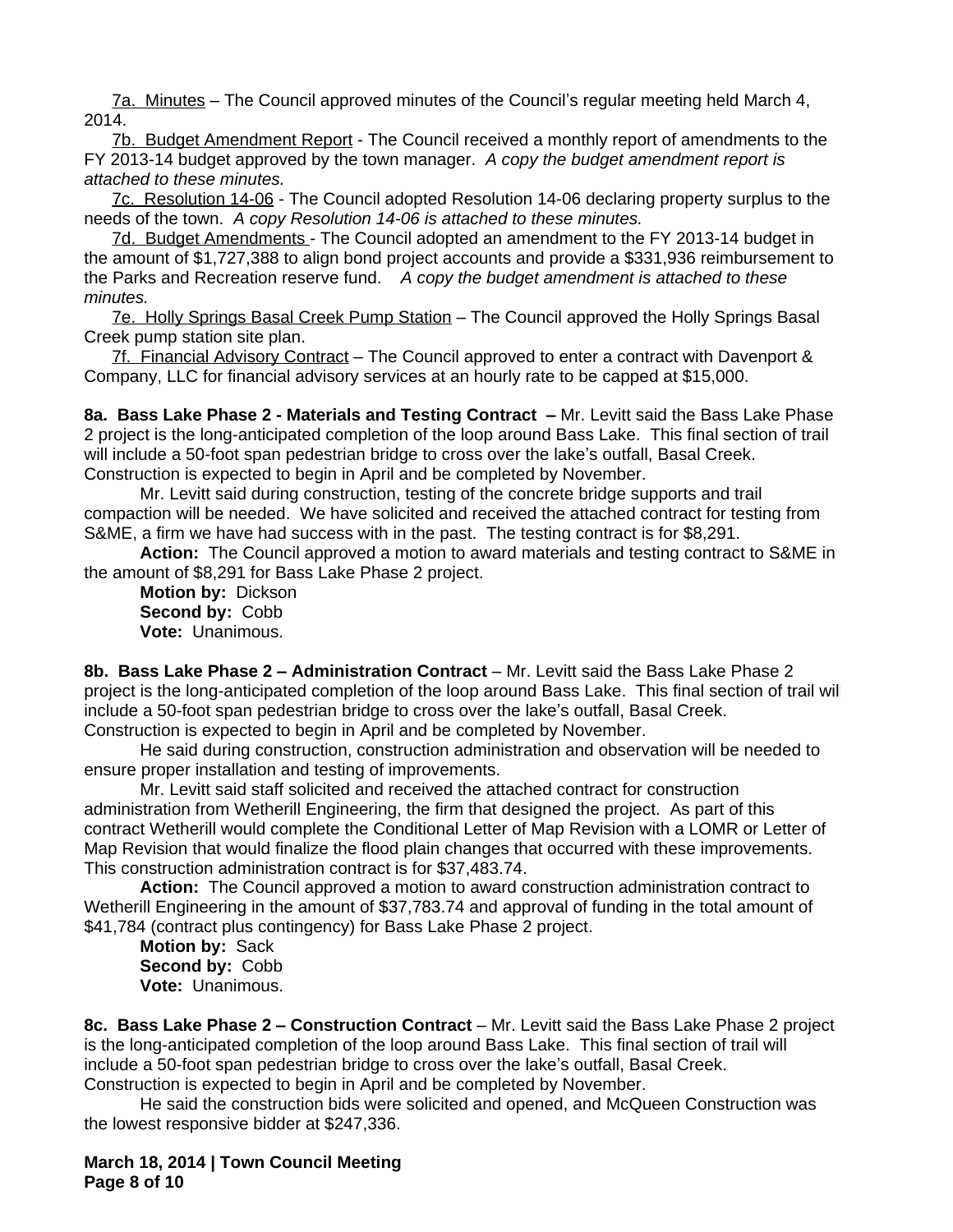**Action:** The Council approved a motion to adopt a budget amendment for \$78,315 and award construction contract to McQueen Construction in the amount of \$247,336.00 and approval of funding in the total amount of \$259,925 (contract plus contingency) for Bass Lake Phase 2 project.

**Motion by:** Williams **Second by:** Cobb **Vote:** Unanimous. *A copy the bid tabulation sheet and budget amendments are attached to these minutes.*

**8d. Vaughan Tract Infrastructure Agreement** – Ms. Sudano said that earlier this evening, Council approved a residential subdivision entitled Vaughan Tract. This development is in an area where the Town's Master Sewer Plan calls for a regional-type pump station to serve the surrounding and upstream basin of approximately 950 acres. The developer (Beazer Homes) proposes to construct a pump station to serve its development, and to oversize the station to serve projected growth in the drainage basin for the next 7 to 10 years. Beazer also would oversize the gravity sewer lines that lead to the pump station, in accordance with Town standards.

She said in accordance with Town policy, the attached (draft version) of an Infrastructure Reimbursement Agreement (IRA) provides for the developer to receive credits against development fees for oversizing both the pump station and force main, and the gravity sewer lines (this part is pretty standard.) However, in this instance, additional credits are recommended for these reasons: this pump station is in a key priority growth area/basin, and the station will open the basin up for planned commercial, office, and institutional development that is key to our economic development efforts. For these reasons, the Town Manager and staff are recommending additional credits beyond what normally is provided for such projects, at a future time and once certain conditions are met. Following is a brief summary of the terms of the agreement:

- Sewer capacity fees to be credited for oversizing of pump station, force main, and gravity lines based upon construction costs and not to exceed to \$189,515; This is the typical amount that is offered to a developer- to pay a developer for increased costs for a larger infrastructure.
- Sewer capacity fees to be credited in a maximum amount not to exceed \$356,655 once additional development generating this amount of fees occurs (lesser amount if less is generated); in the event three years passes without sufficient development to generate the equivalent amount, the credit amount will be reduced to match amount of sewer capacity replacement fees and pump station fees in lieu collected to date. This is the additional amount that is recommended by staff. It compensates the Developer for up to half of the costs of the pump station (less the amount he was paid under the previous paragraph) if other development occurs in the basin and the town collects a fee in lieu amount from the subsequent development.
- Sewer capacity fees to be credited in the amount of \$185,865.80 for oversizing of a gravity sewer main installed to serve upstream properties.
- Total proposed credits will not exceed (and may be less than) \$732,035.80

Ms. Sudano said that periodically the Town Council enters into Infrastructure Reimbursement Agreements for the purpose of reimbursing developers for oversized infrastructure to serve additional surrounding or upstream growth. Through these agreements, the Town is able to build a properly sized infrastructure network that supports its goal of managed growth, and even encourages development in the places and manner that is most desired. In this case, this agreement will accomplish both of these things.

**Action:** The Council approved a motion to enter an Infrastructure Reimbursement Agreement with the developers of the Vaughan tract for the oversizing of a pump station and gravity sewer lines.

**Motion by:** Sack **Second by:** Cobb

**March 18, 2014 | Town Council Meeting Page 9 of 10**